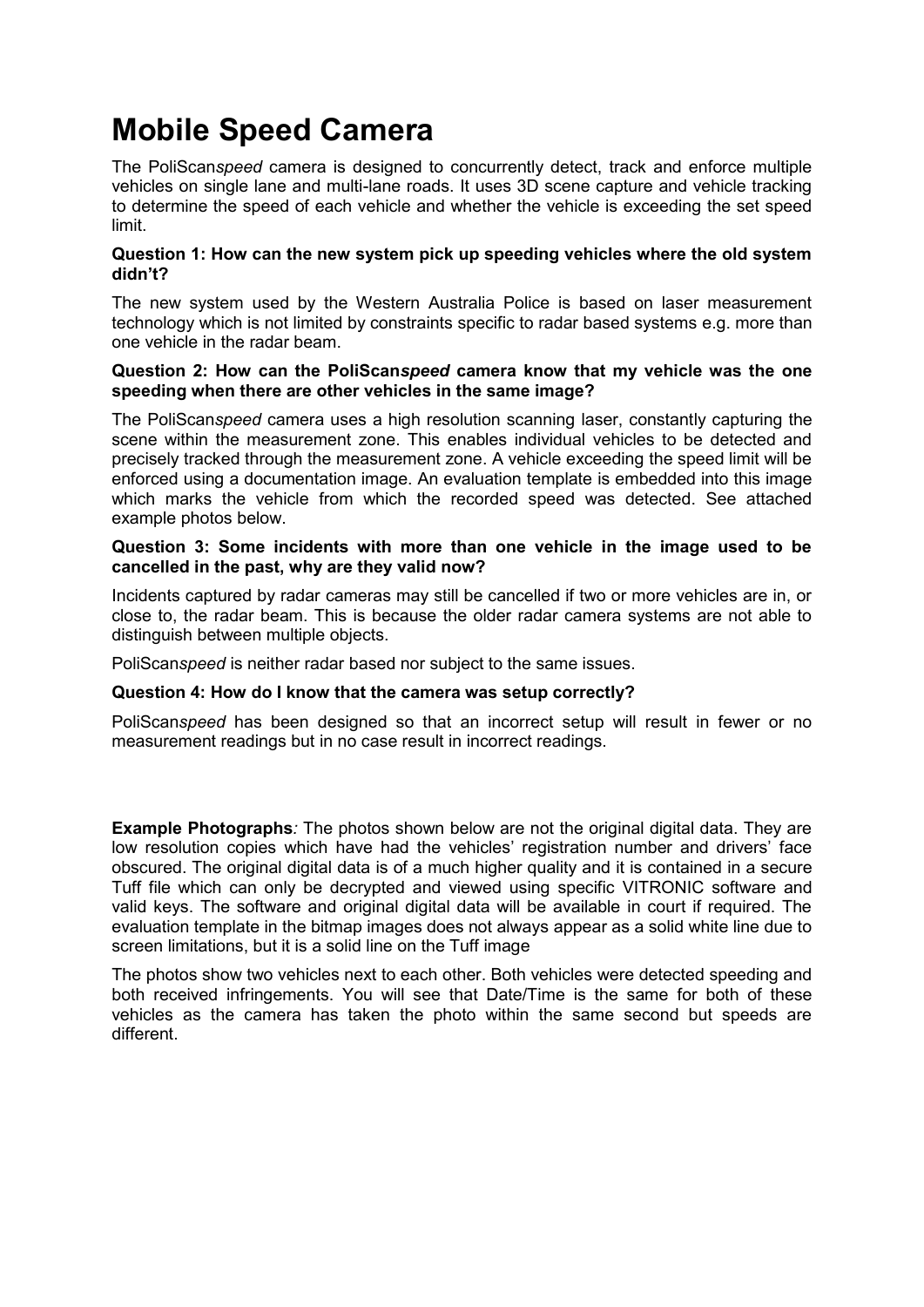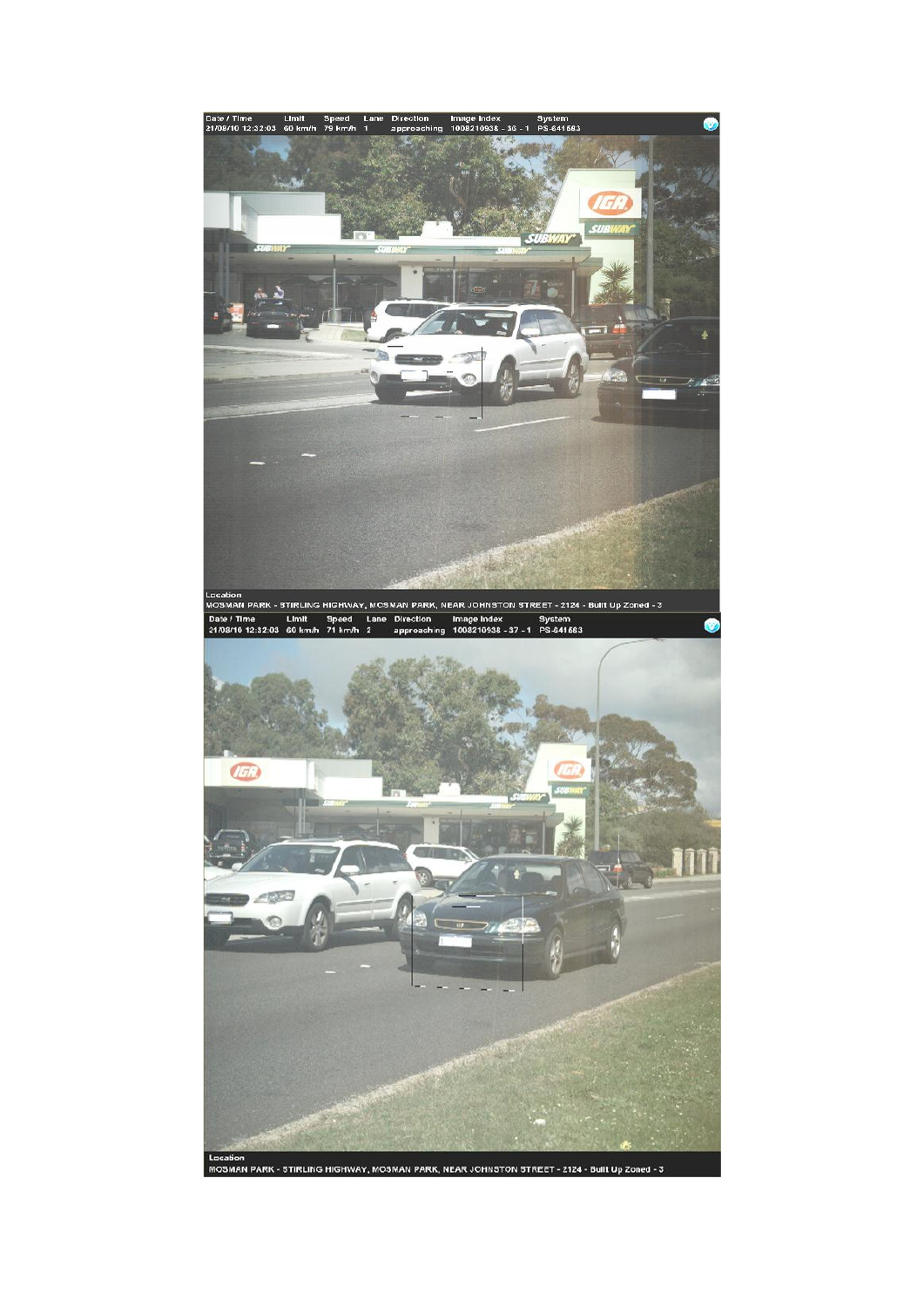# **Redlight Speed Cameras at Traffic Control Lights**

The Redflex red-speed HDX redlight/speed camera is designed to detect and enforce red light and speeding offences on vehicles in single and multi-lane roads. It uses loops installed beneath the road surface to record each vehicle as it moves across the loops and once it detects a vehicle is speeding or breaching a red light or arrow, it captures two photographs, and a video of each infringement.

### **Question 1: How can the new system pick up speeding vehicles where the old system didn't?**

The redlight/speed system operated by WA Police uses inductive loops under the road surface, placed a fixed distance apart to detect vehicles. The frequency profile generated when a vehicle goes over the loops in the road is used to accurately calculate its speed. The speed determined is accurate within the specification supplied by Redflex.

The old red light cameras only detected vehicles moving across the loops in the road after the light had turned red and did not detect a vehicle's speed.

### **Question 2: How can the camera know that my vehicle was the one speeding when there are other vehicles in the same picture?**

The redlight/speed camera uses a separate set of loops for each lane to detect and identify a speeding vehicle. The lane number is identified in the data on the photograph.

#### **Question 3: Can the new redlight/speed cameras catch you speeding through a green light?**

Yes, the new cameras will detect a speeding vehicle on any phase of the lights, green, amber or red.

### **Question 4: Does the redlight/speed camera record video?**

Yes, a short video is recorded for each infringement. This is retained and is reviewed during processing for redlight offences. It is viewable at Infringement Management & Operations, 2 Wellington Street East Perth and can be produced during any court hearing.

### **Question 5: If I speed through a red light will I get one or two infringements?**

In most cases you will get two infringements. Both offences are processed separately and will be sent to the registered vehicle owner in separate envelopes. The same images will appear on both infringements. The offence details will be different and will allege the speed or red light offence and assign the appropriate penalties. However depending on the circumstances an investigation maybe commenced into a possible offence of Reckless, Dangerous or Careless driving.

### **Question 6: Where are the redlight/speed cameras operating?**

All the intersections with these cameras are signposted and listed on the WA Police website: [www.police.wa.gov.au/Traffic/CamerasCutCrashes](http://www.police.wa.gov.au/Traffic/CamerasCutCrashes)

**Example Photographs:** The photographs reproduced here are bitmap copies which have had the registration numbers obscured and are not the original digital data. The original evidence is contained in a proprietary software file which can only be decrypted and viewed using the specific Redflex software and is of a much higher quality and can not be altered. The software and original image will be available in court if required. The photographs show the vehicle as it moves over the loops after the white line associated with the Traffic Control Signal.